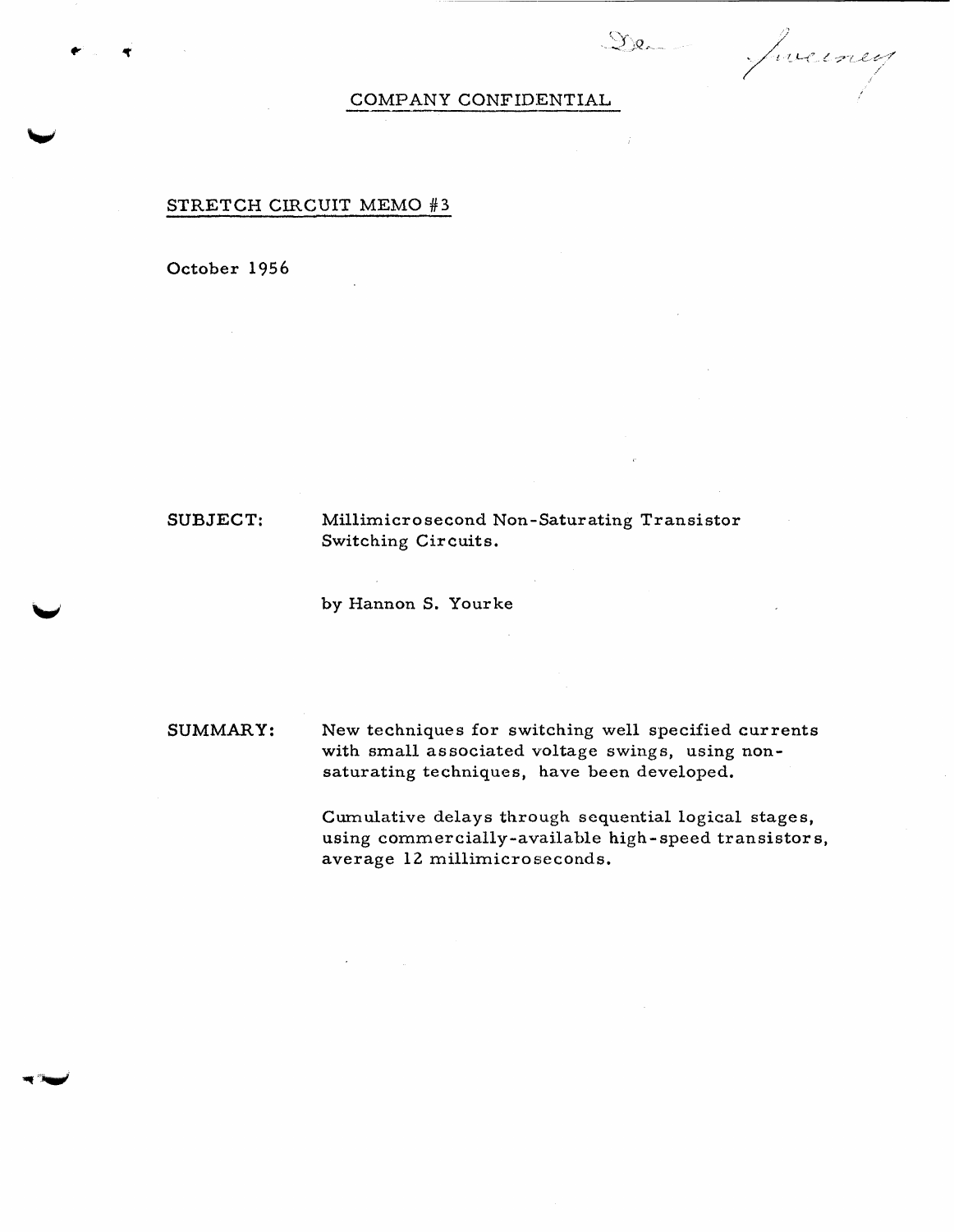#### **INTRODUCTION**

 $\cdot$ 

There are four primary limitations on the speed of transistor non**saturating circuits, These are:** <sup>I</sup>

- 1. The limitations imposed by transistor and other circuit capacitances. Assuming a current step into a node, the **voltage** rise **time 18 directky proportional to the product of the required voltage swing a\_ndthe capacitance to ground at the node,**
- 2. A cut off frequency.
- Storage time in associated diodes.  $3<sub>n</sub>$
- $\clubsuit$ Diffusion delay.

When transistors, having cut off frequencies of several hundred megacycles are considered, circuit capacitances become the primary limita**tion on the epaad of txmeistor circuits,** 

**A mod0 a€operation is being fnventigatcd in** which **well rpecified cuprentas**  *&re* **#witched\*with sma associated voltage 8wixbg8, thereby reducing**  the limitations imposed by circuit capacitances. This method is con**ridared potentially fast and reliable,** 

**Page 1.**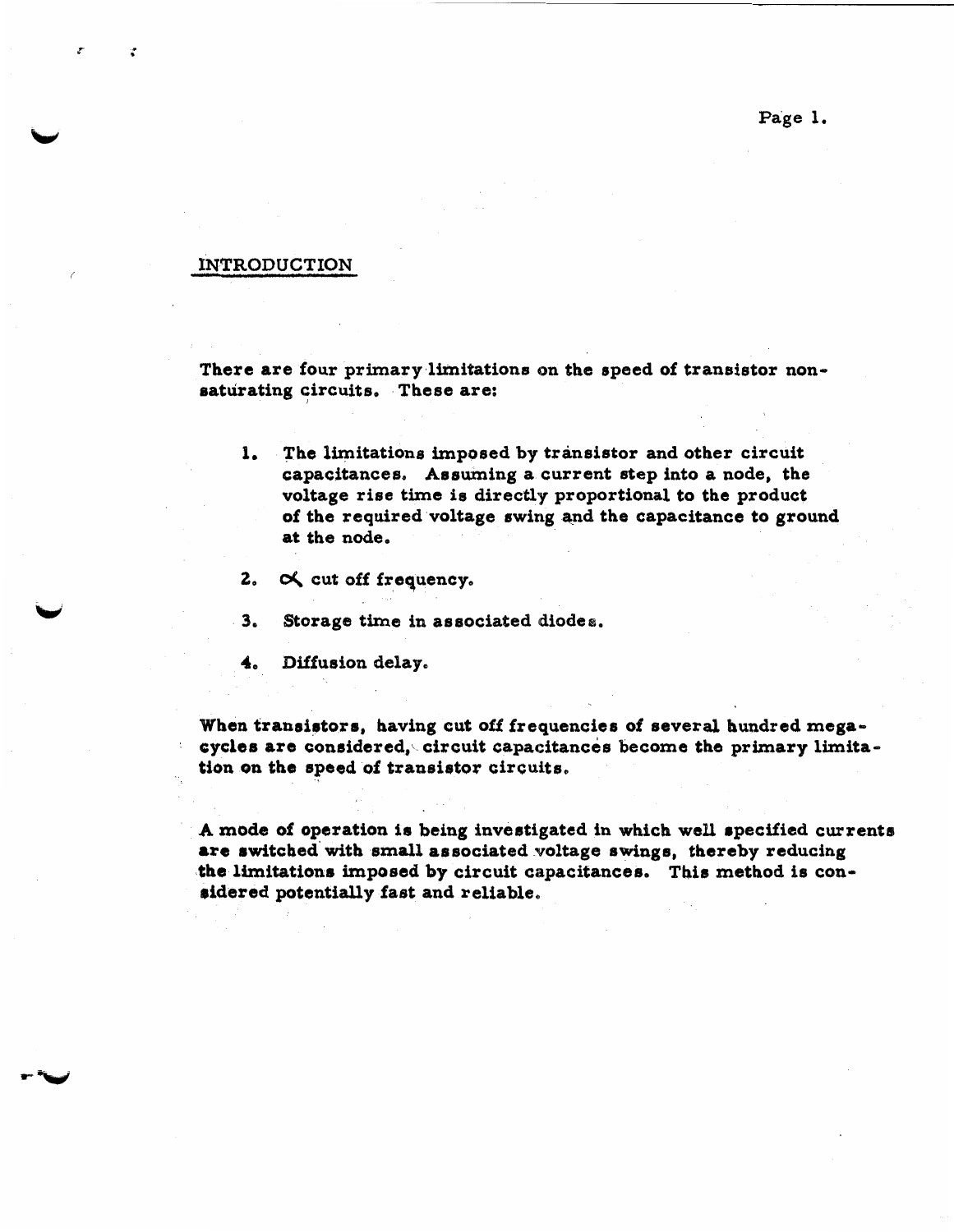#### **BASIC SCHEME OF OPERATION**

*b* 

**The vdtagea, currents, and resistors for the circuits described in this report were chosen** for **use with Phidco Surface Barrier Transistore. The configurations presented may be adapted and optimized for use with many types of transistor S.** 



\ **Far the PNP circuit, shown above, assume that the input signal is at**  *6* **volts.** The **battarn transistor will be conducting and far a** maximum drop across the conducting emitter of  $\varphi$ 0.4 volts, the emitter **of** the lop **transistor will be reverse biaued by Oe 2 volts. Assuming <sup>a</sup>**rnaxknm drop **across the conductinF** cmitter **of 0.4 Volt8 and <sup>a</sup> minimum** drop of 0.2 volts, and for  $\alpha'$  ranging from 20 to  $\alpha$ <sup>*g*</sup>, the **collector current of the bottom transistor will vary between the** limits of 3.86 to 4.08 Ma  $\neq I_{co}$ . The collector current of the top transistor will be  $I_{CO}$ .

When the input signal is at -0.6 volts the top transistor will be con**ducting and** for **a maximum** drop **across the conducting emitter of 0.4 volta, the emitter of the** bottom **transistor will be reverse biased by 0.2 volts.** For the same tolerances, as given above, the collector **current for the** top **transistor** will **vary between the limits of 3e92** *to*  **4.12 Ma**  $\neq I_{co}$ . The collector current of the bottom transistor will be  $\mathbf{I}_{\mathbf{CO}}$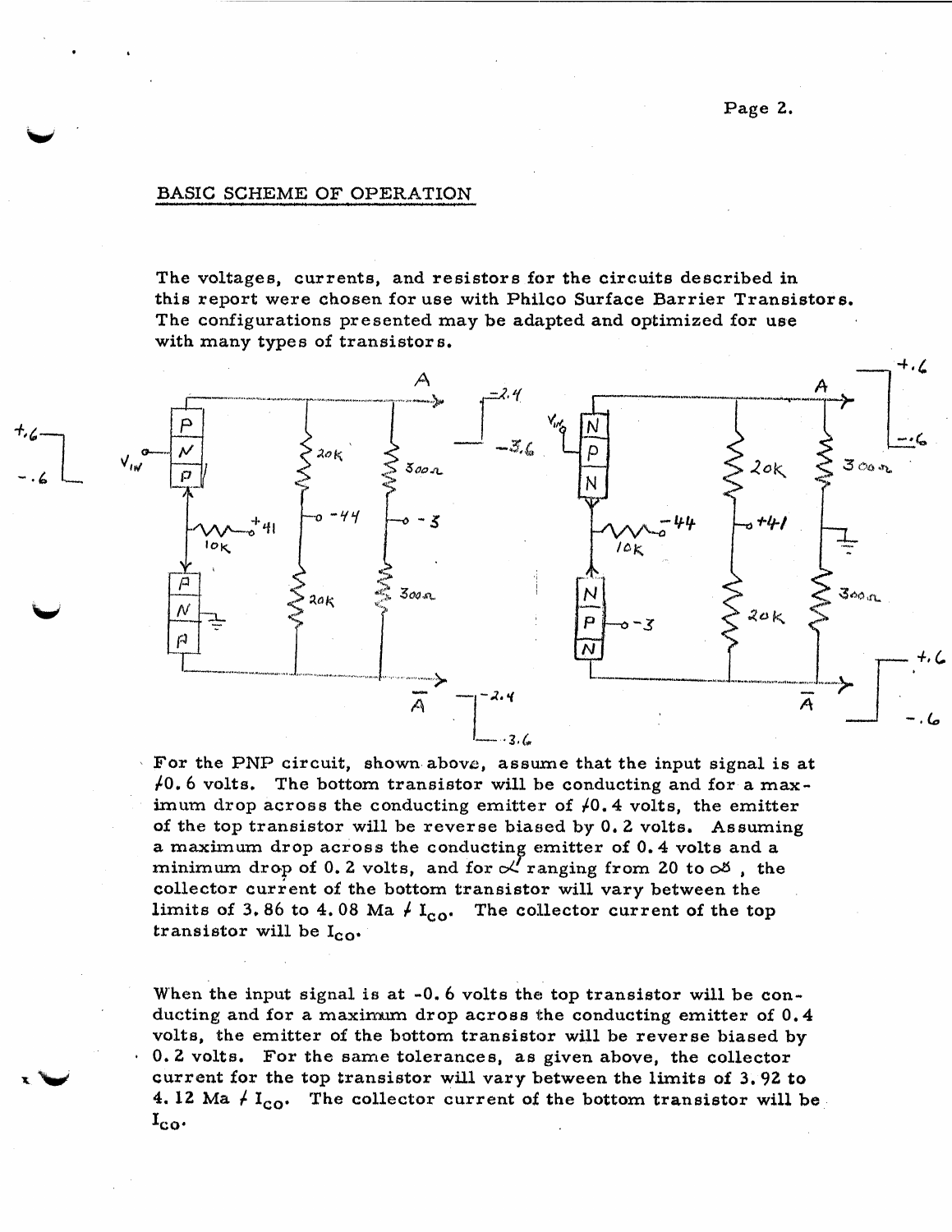**The** variations in output currents mentioned **above** do *not* include **vari**ations due *to* resistor **and** power supply tolerances.

**For** the PNP circuit there **are** two outputs which **are** complements **of each** other and are ideal **for** driving **the:** NPN equivalent.

The **time constants** determining the transient **behavior of** the output currents for **both the** top and **the** bottom transistors, for **an** applied voltage step at the input, **approach** the time constants **for** a grounded **base** amplifier. Since the **collector** load resistances **are small,** the **speed** of response to **an** applied **voltage** step approaches the theoretical, limit of **the** transistor.

#### **A** METHOD **OF** DOING LOGIC

 $\ddot{\phantom{1}}$ 

 $\bullet$ 

**The basic scheme of operation** points out **that** PNP collectors must drive NPN **bases,** and NPN collectors must drive PNP **bases.** It is **contemplated that there** will be logical **blocks** having **all PNP** inpute;, **or all** NPN inputs, or combinations *of* 'bath types.

In any system **there** will be **both** N lines (NPN driving PNP) and P lines (PNP driving NPN). A logical one exists on a P line when its potential is at its most positive level. A logical one exists on an N line when its potential **is at** its **most** negative **level.** 

**The** advantage *of* this notation **is as fdlows.** If, in any logical **block, the following** exchanges **are made;** PNI? transistors and **WN** transistors, **-44** volts and k41 volts, -3 **volts and** ground, **the resulting** logical **block**  retains the original **logical** statement,

If another notation should be used (such as all up levels are logical ones), **a** particular configuration **would have a** different logical statement **de**pending on **whether** its input6 **are** on P **lines or** N lines. Although no additional configurations **would** be necessary *to* perform all logical 'functions, the choice and application **of a** particular configuration **would**  depend **on** the input lines available,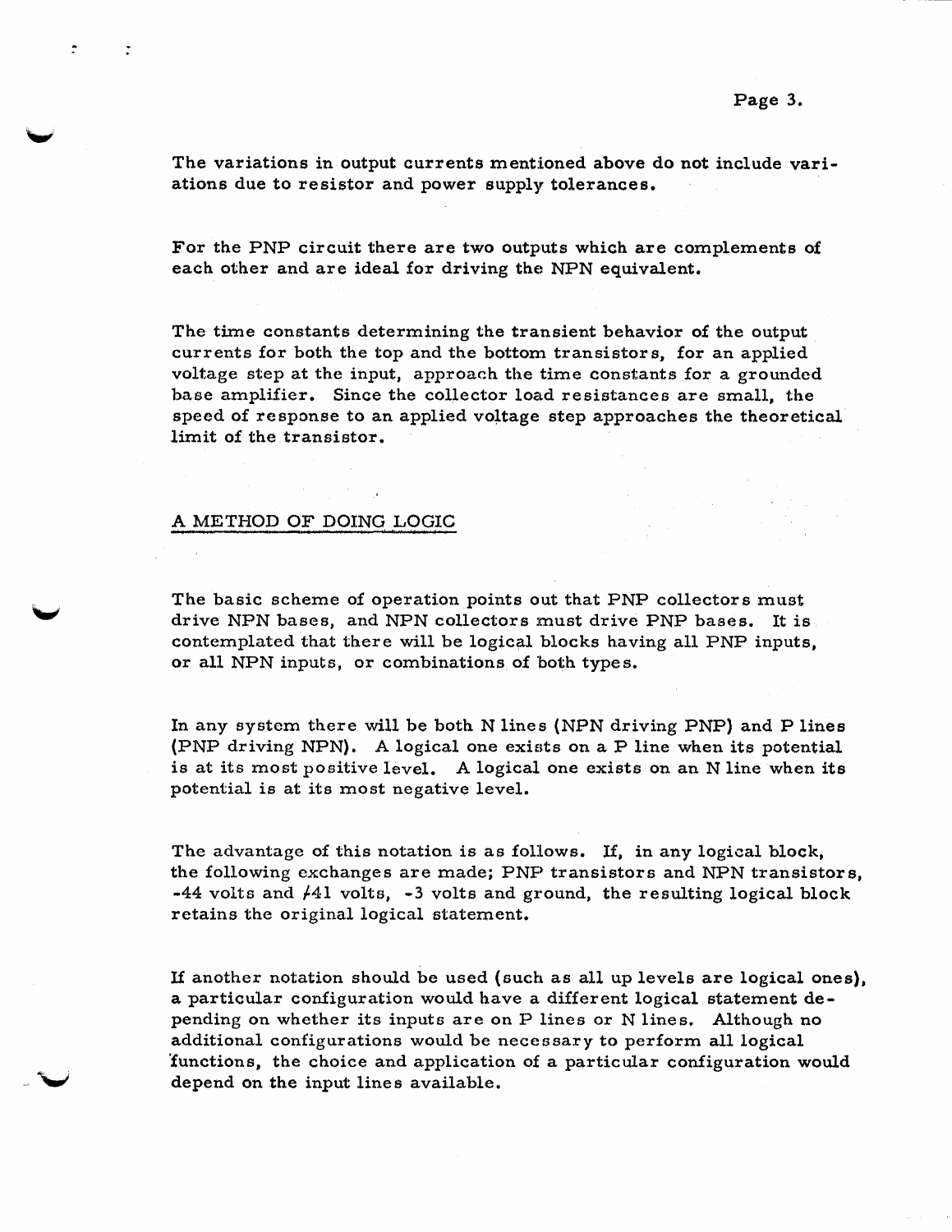#### SOME TYPICAL CIRCUITS

,\*

**In any of the circuits shown, PNP and NPN txaneistors may be interchanged providing the voltages are interchanged as described above. Each circuit shown has a counterpart using transistors of the opposite kind and having the same logical function,** 

# The **n** way complemented **'Or''** circuit using inputs from transistors of one type.

**Since complements are always available, the n way complemented circuit can perform all ttAndttor WrtI operations on n signals or their complements.** 



**If the complement for the above circuit is** not **required, the bottom transistor may be replaced by a diode.**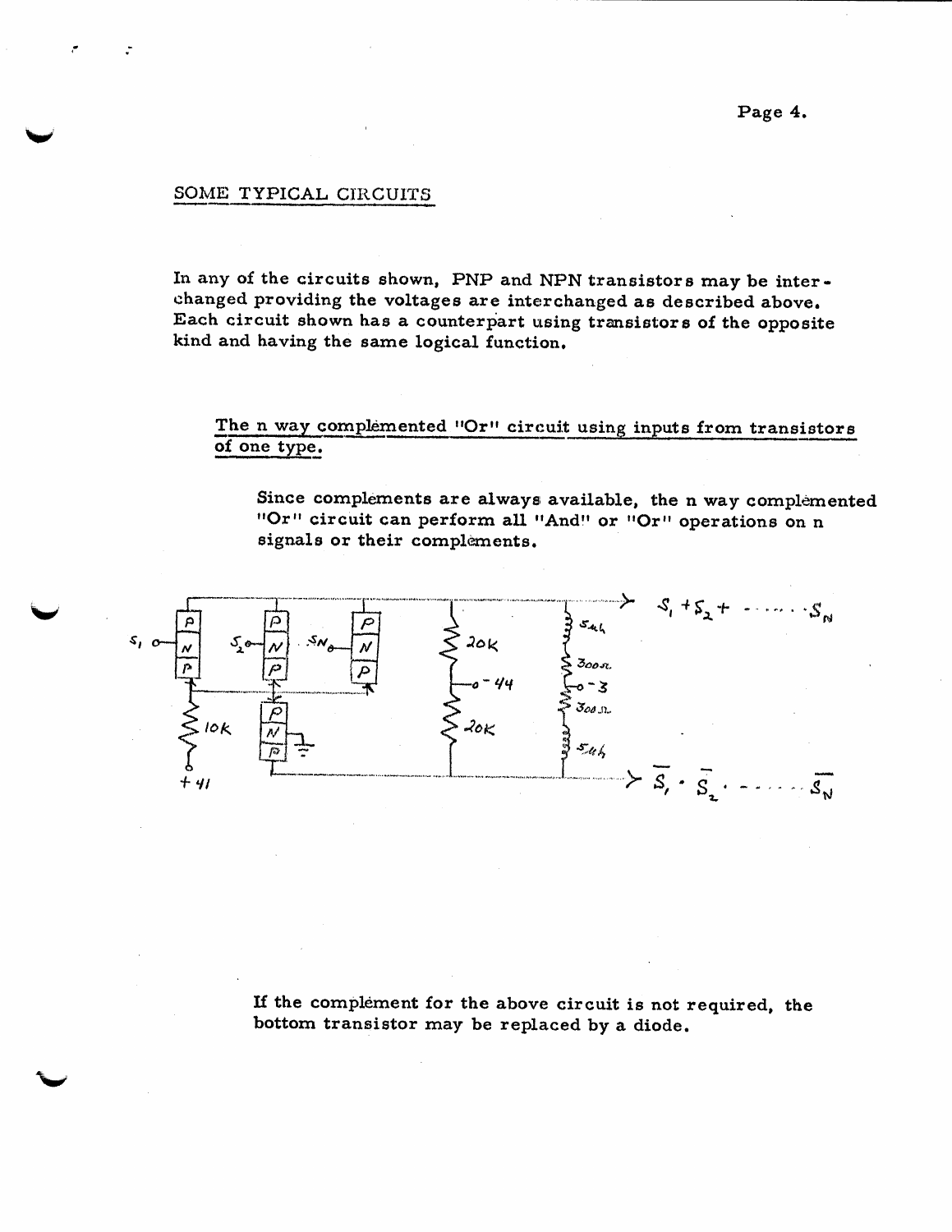

 $\frac{\text{The n}}{\text{of both}}$ The<br>of bo The **n** way complemented "Or" circuit using inputs from transistors of both types.

**The circuit shown above consists of a combination of an a11**  PNP complemented "Or" circuit, and an all NPN uncomplemented **''Or'' circuit.** The circuit requires one more transistor than a complemented "Or" circuit using one type of transistor, and **introduces the additional time d.elay of one logical block, Careful layout of a system should minimize the need for this type of circuit.**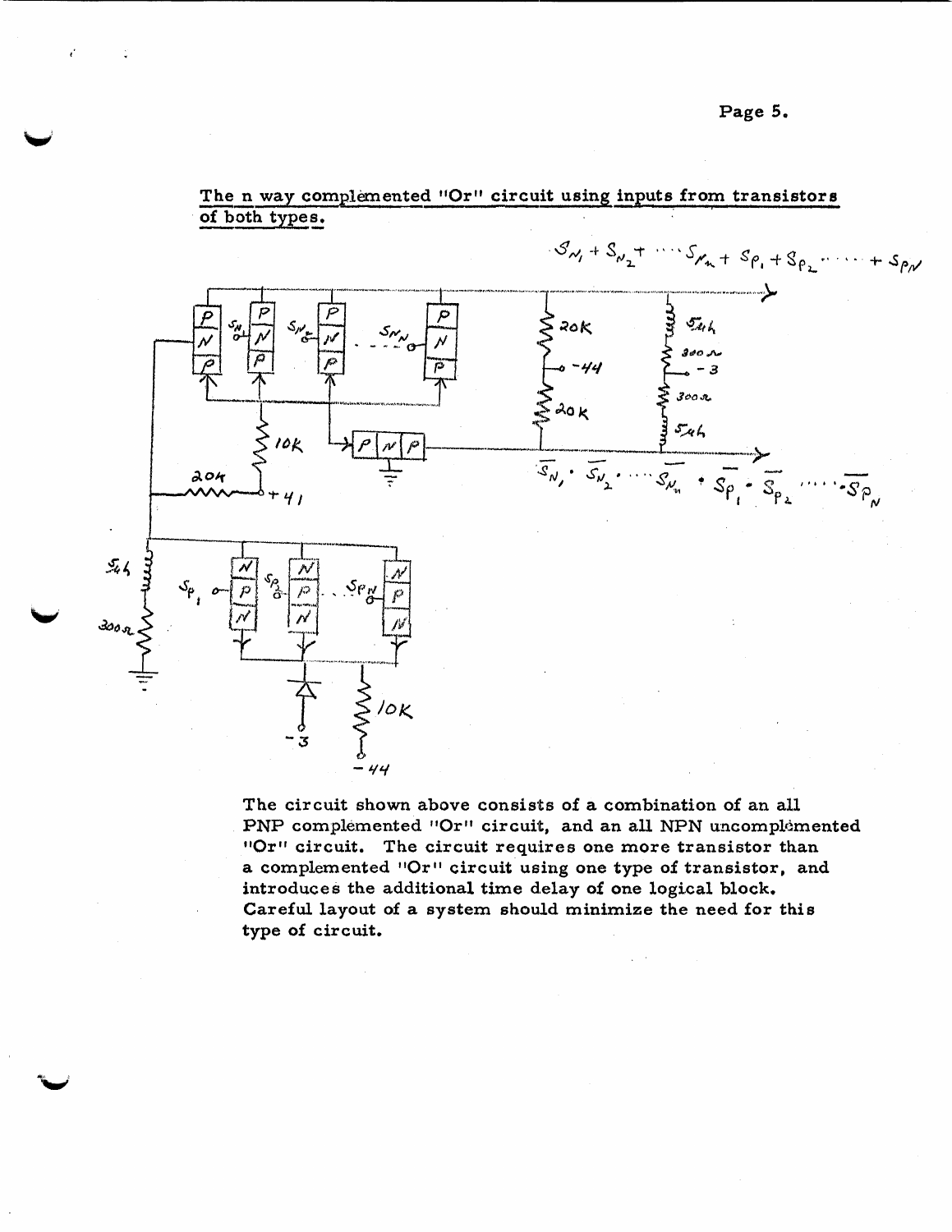**Page** *6.* 

 $\overline{F}$   $\overline{F}$   $\overline{F}$   $\overline{G}$   $\overline{G}$ The complemented  $(A \nmid B \nmid C \nmid --- )$ .<br>
circuit having inputs to both types of tra<br>
This circuit makes use of inputs to The complemented  $(A \nmid B \nmid C \nmid \cdots)$  .  $(\overline{E} \cdot \overline{F} \cdot \overline{G} \cdot \cdots)$ **circuit having inputs to both types of transistors.** 

**This circuit makes use of inputs** *to.* **the bases of both the top**  and bottom transistors of the n way complemented "Or" circuit. The requirement for an impedance at the base of the bottom **transistor may result in a slight sacrifice in speed,** 

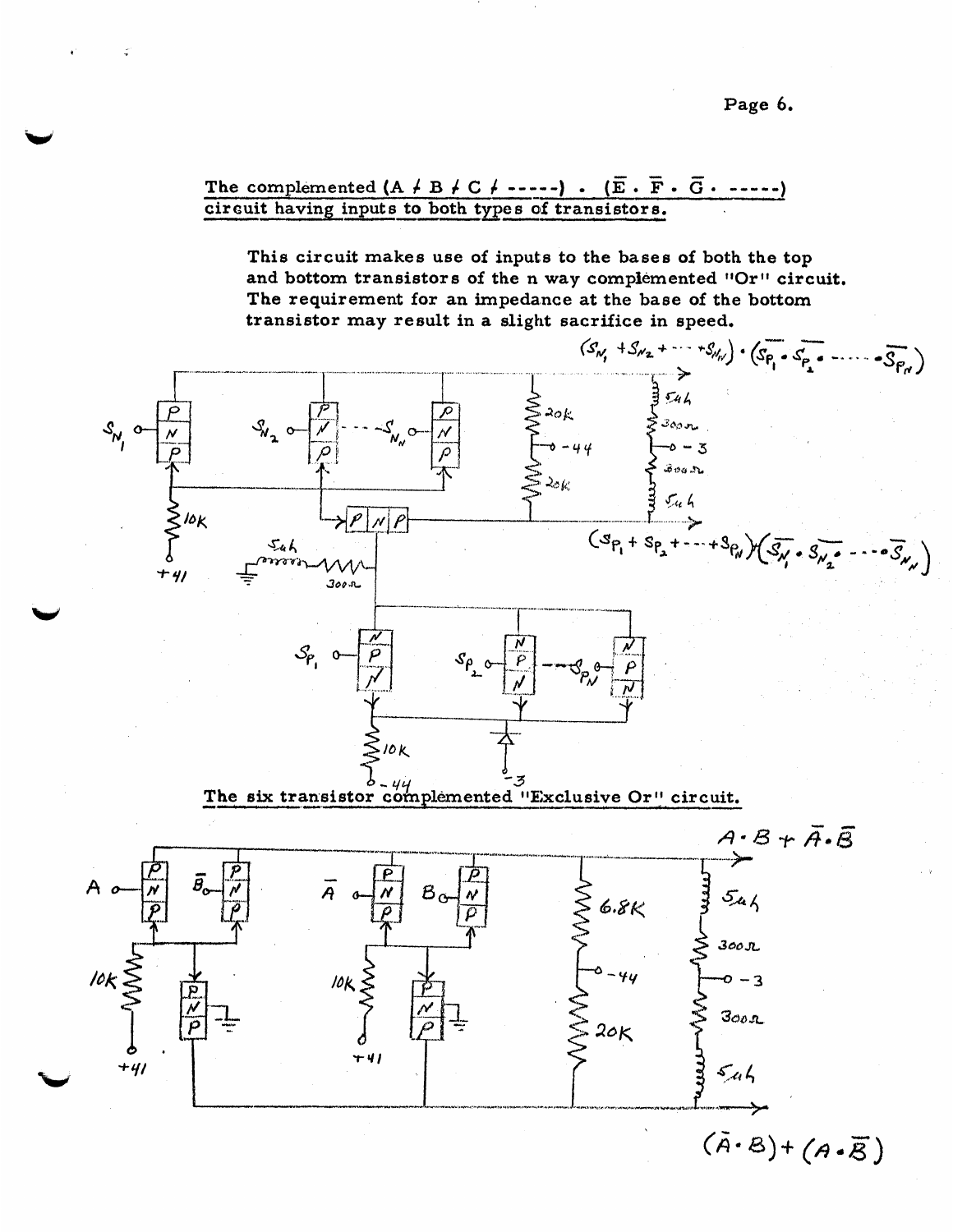**Page 7,** 



## **The four transistor complemented Wxclusive Or" circuit.**

**This circuit requires tighter tolerances on transistor emitter**  characteristics, but may be useful where transistors having **uniform emitter characteristics &reavailable,**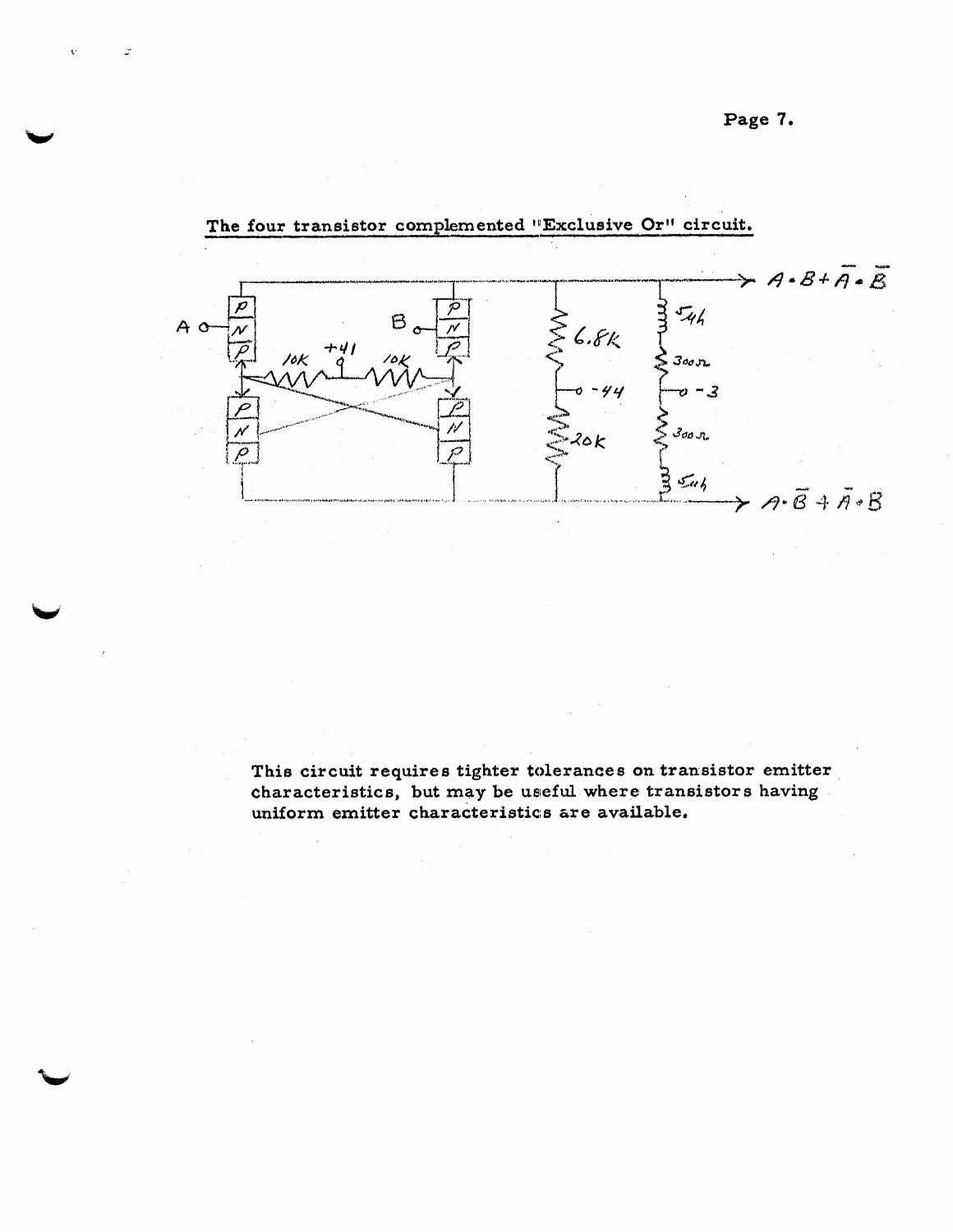$TRIGGERS$ 

**Several trigger <sup>13</sup>are presently under investigation. Three bistable devices, without gating circuits, arc presented below,** 





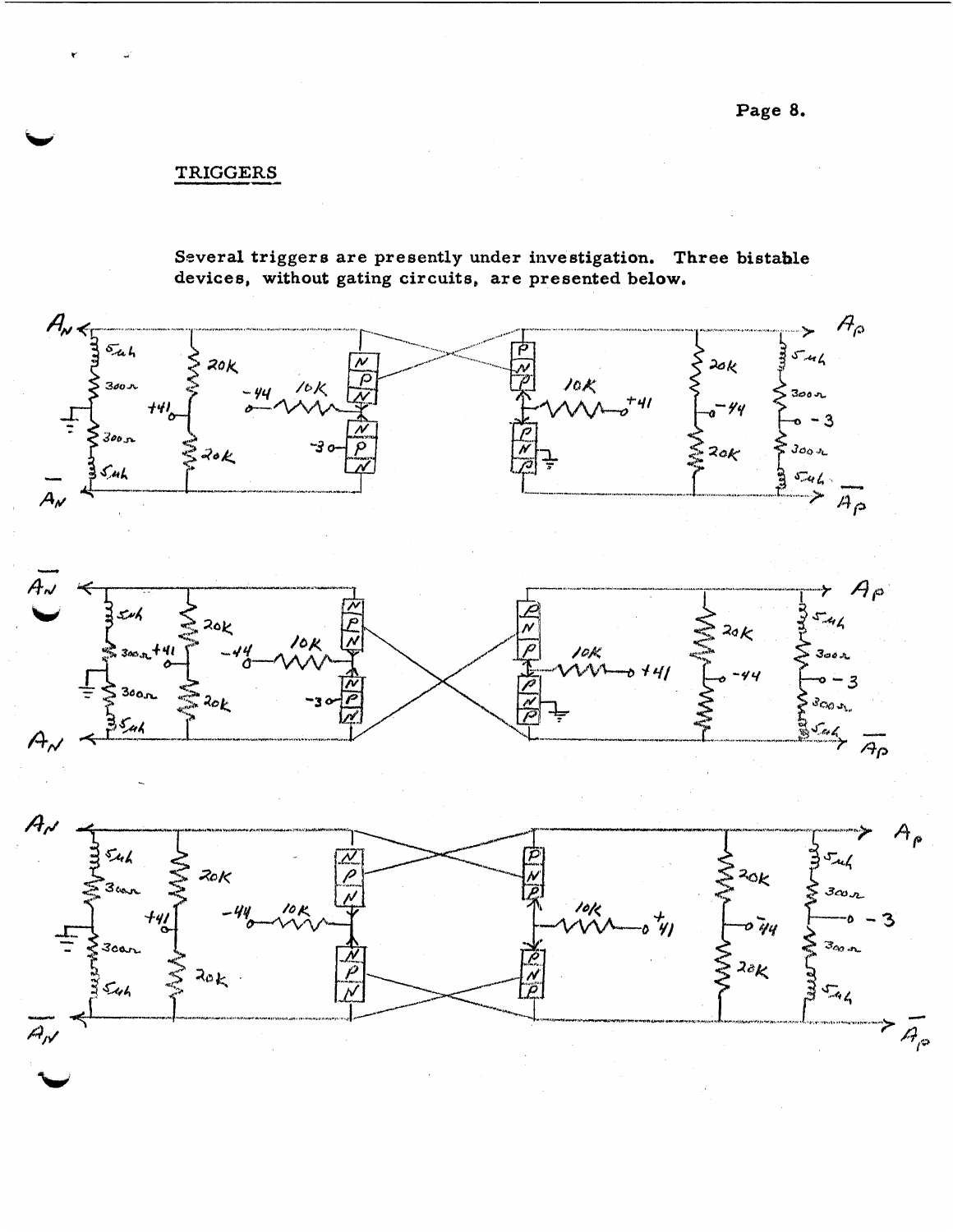**Page** *9.* 

#### **DRAWBACKS AND POSSIBLE SOURCES OF TROUBLE**

*AU,* **the poasible difficulties involved in the proposed scheme cannot come to light unless an effort is made to construct a fairly large system. Same of the pasafble difficulties that are apparent at this time are described below,** 

- **1. The need for both NPN and PNP transistors.**
- **2, Emitter breakdown voltage,**

The circuits described require a minimum emitter break**down voltage of I volt. This miay be difficult** *to* **obtain with high speed graded base transiatore.** 

**3. Noise,** 

**Pick-Up: Since impedance levels, at a 11 nodes, are less then 300 ohms, noise due to pick-up should not**  be severe.

Noise on the power supplies: Noise on the  $/41$  and  $-44$  volt **supplies should cause little trouble. Noise on the -3 volt supply and ground, which is common throughout the syctemr should cause little trouble.** 

- **Noise on the -3 volt supply of an NPN logical block, which is**  not common to the noise on the -3 volt supply of the **PNP block which is driving it,could cause trouble,**
- **Noise on the ground line of a** PNP **logical block, which is not common to the noiae on the ground line of the NPN block which is driving it, could cause trouble.**

This indicates that it would be desirable that logical blocks and the **blacks driving them be mounted cloae together.**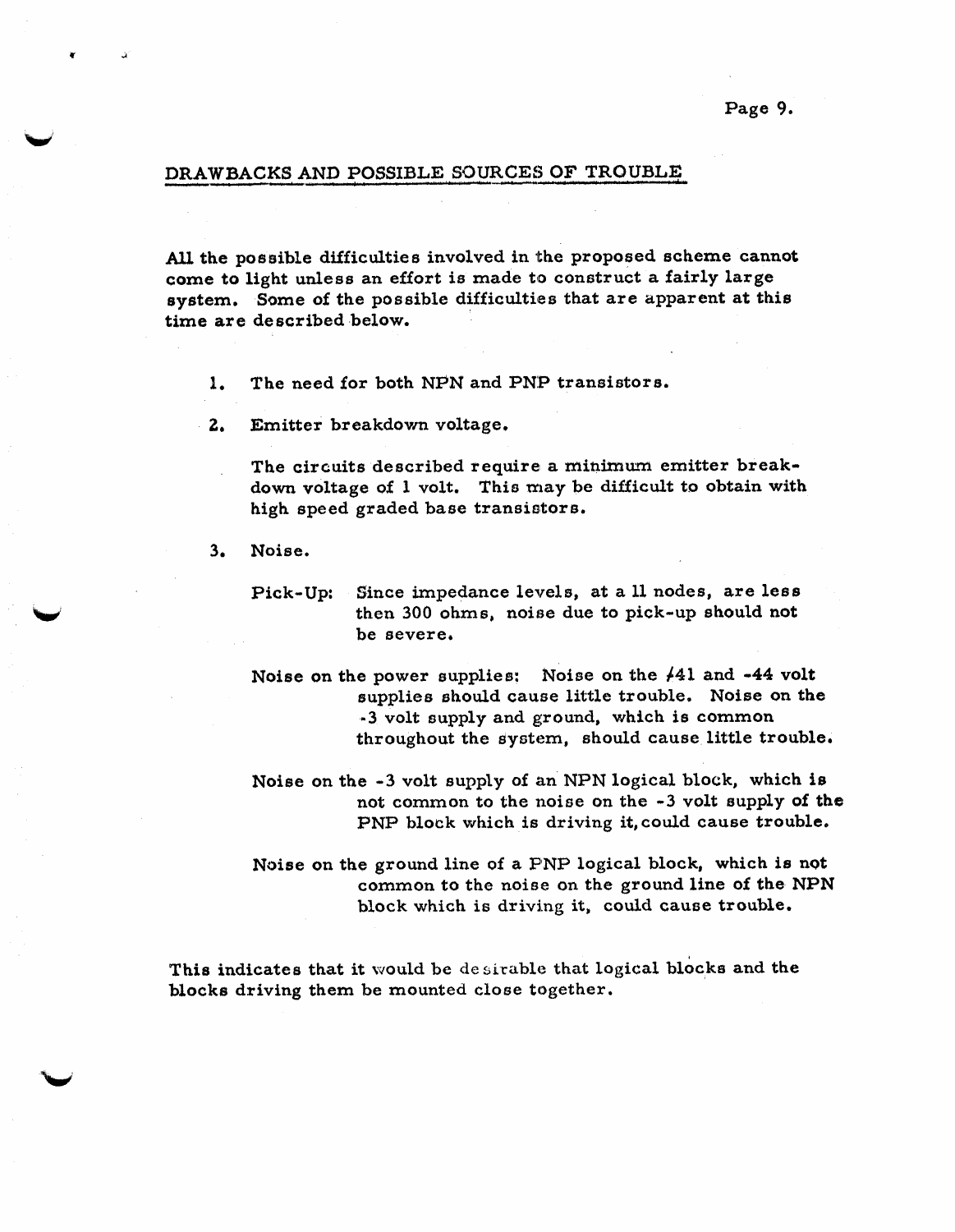Where it **is** necessary that the output **of:a** logical **block** drive **another block located** at **a** considerable distance, the **following** scheme **may be** useful.

![](_page_10_Figure_2.jpeg)

**The sketch shown** above **is** that **of a** PNP collector **driving a** NPN **base at a distance.** Noise on the separated -3 **volt** supplies **codd** cawe trouble, Contact reaistance **and** resistance of *the* line **could cause some level** shifting **to** occur. If **the** combination of resistore **and** the inductance are **moved to** the **NPN block as** shown **below,** 

![](_page_10_Figure_4.jpeg)

the -3 volt supplies **are** now the **same. Since** current **rather** then **voltage is** now being transmitted, there **can be** no **d-c** level shifting. A further advantage **ie** that the impedance **at** the **end** of the **line is now** in **the** vicinity **of** the **characteristic** impedance **of a high** frequency transmiasion line.